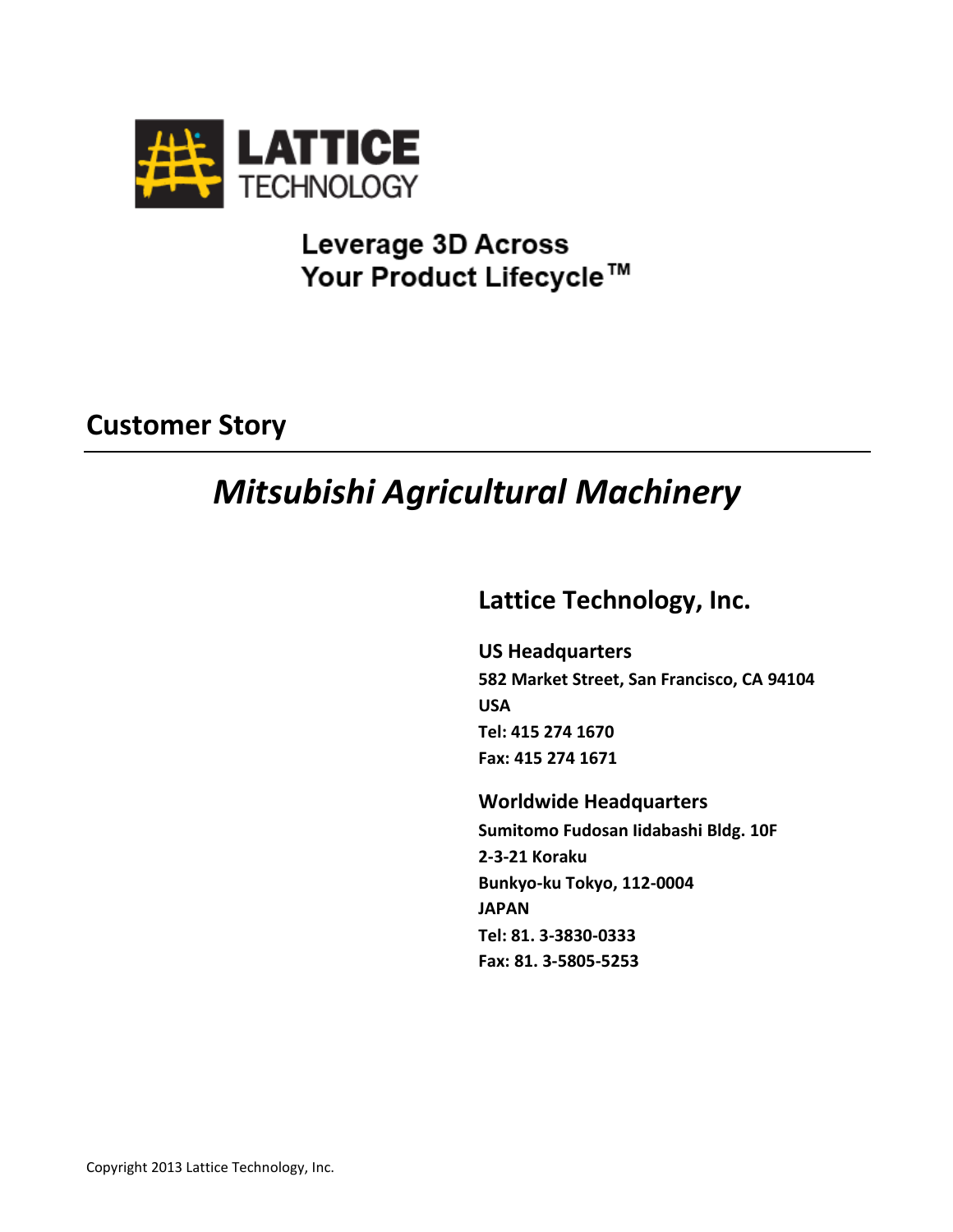# **Concurrent Engineering:**

### **Mitsubishi Reduces Lead Time from Design to Production**

Mitsubishi Agricultural Machinery (MAM), part of Mitsubishi Heavy Industry Group, designs, manufactures and sells agricultural machinery. To better meet the needs of a rapidly changing market, Mitsubishi adopted a strategy known as concurrent engineering, using Lattice Technology's advanced 3D data format called XVL $^{\degree}$ .

### ULTRA-LIGHTWEIGHT XVL ADVANCES CONCURRENT ENGINEERING

Concurrent engineering is a work methodology that promotes a parallelization of tasks. For example, job functions such as design engineering and manufacturing engineering are integrated, which allows workers to reduce the time needed to bring new products to market.

Using the XVL solution, MAM dramatically changed the workflow of their assembly process and work instructions to take advantage of concurrent engineering. Visualization in 3D with the related instructions of the assembly process enables users to quickly and easily understand the process.

XVL is typically one half of one percent (.5%) of the native CAD model size, while still maintaining accuracy. This ultralightweight format allows users to consume extremely large assemblies with thousands of parts on standard PC desktops and laptops, as well as on mobile devices like the Apple<sup>®</sup> iPad<sup>®</sup>. In addition to being ultra-lightweight, XVL is uniquely suited for creating enhanced, intelligent models that can include animations, annotations, PMI (including GD&T) and work instructions.

Using Lattice Technology's XVL, MAM can now operate product design and industrial engineering simultaneously. This type of concurrent engineering (Figure 1) allows them to reduce lead time from design to production.



**Previous Workflow** 



**New Workflow**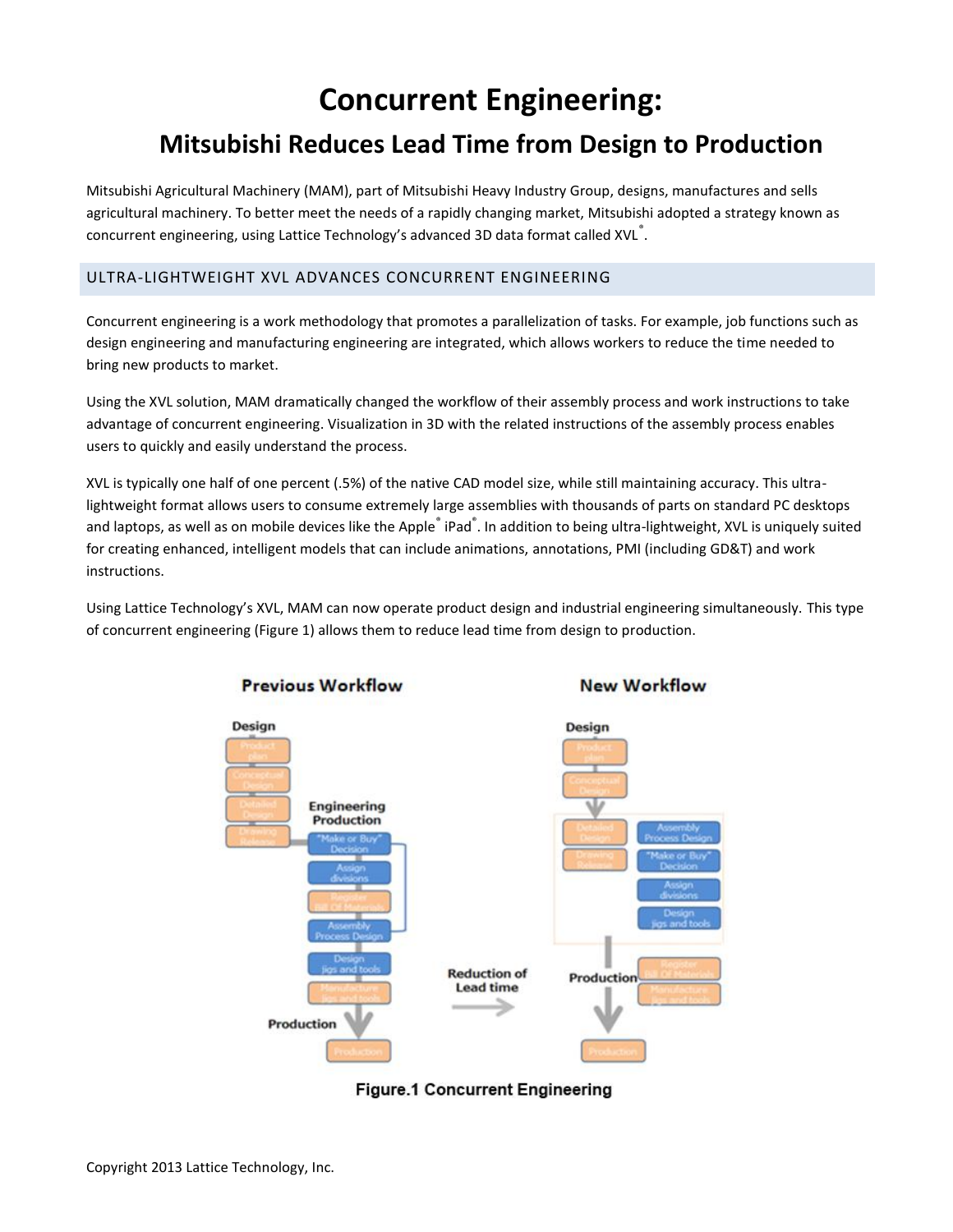### CHANGING WORKFLOW TO PRODUCE PRODUCTS FASTER

MAM struggled with the problem of developing and producing products fast enough to meet the market needs. To produce products faster, they set out to change their workflow. Prior to XVL, production preparation was done after the assembly process design, which left no time to tune the assembly process.

Before introducing XVL, work instructions at MAM were based on the industrial engineer's experience and know-how. Engineers would first check the part geometry from blue prints. Next, they would simulate the order of the assembly process, based on their experience. Workers would then proceed with assembly process definition and work instructions development.

Of course, this type of work flow demands many years of experience. Succession planning (transition from expert workers to novice workers) was a serious issue. Passing skills and know-how of veteran workers to young workers was vital and required long term planning.

To solve this problem, MAM implemented *XVL Studio*, Lattice Technology's core authoring tool for turning 3D design data into 3D manufacturing data. *XVL Studio* enables digital manufacturing, digital mock-up (DMU) and technical illustration, across the enterprise–directly from 3D data.

Using XVL Studio, MAM digitally created the assembly process. The assembly process was then verified digitally within XVL Studio using the accurate 3D model (Figure 2).



### Figure.2 Assembly process design work flow in MAM

With the new workflow, workers can simulate the process and consider the tooling and jigs needed by using the actual part geometry--even when the model is still in design. XVL allows visualization of the assembly process, enabling the designers to see the product design from the perspective of an experienced assembly process designer. If any problem arises in simulated assembly process, the design team has the opportunity to change the product design using XVL.